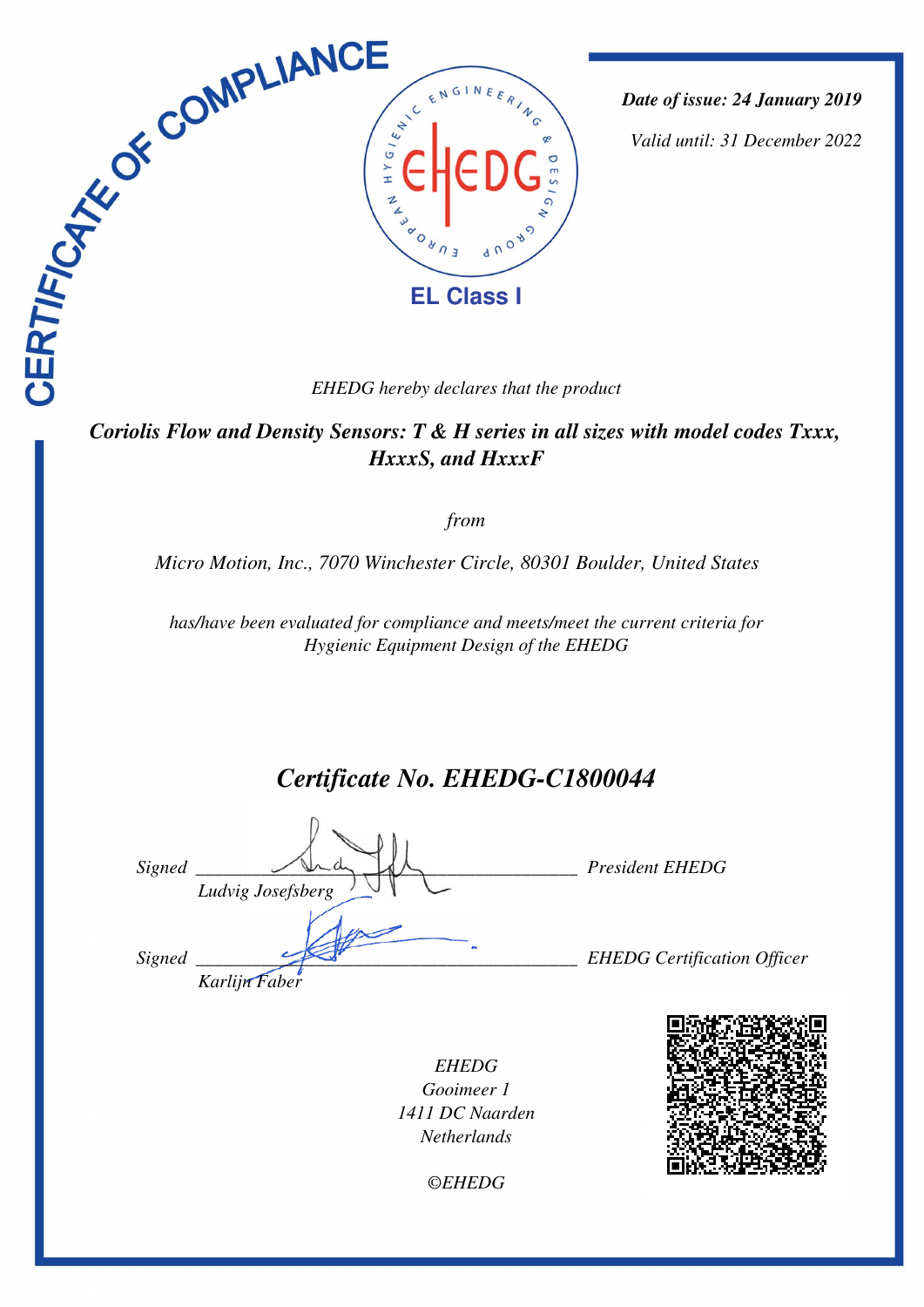### **Appendix 3**

## **EHEDG Certification – Equipment Evaluation Form**

Date: 30.11.2018 EHEDG File Number: EHEDG - C1800044 Certification Type: EL CLASS I

Applicant: Micro Motion, Inc., Boulder, CO 80301 USA

Equipment: Coriolis Flow and Density Sensors

Type or model No/s.T series and H series in all sizes with model codes Txxx, HxxxS, and HxxxF

Other essential identification:

#### **Evaluated by:**

Name: Mark Morgan, University of Tennessee

#### **Approved by:**

Name: Jurgen Hofmann Title: AEO

Date, Signature: \_\_\_\_\_\_\_\_\_\_\_\_\_\_\_\_\_\_\_\_\_\_\_\_\_\_\_\_\_\_\_\_\_\_\_\_\_ 21st January 2019,

| Results of inspection for compliance with the EHEDG Hygienic Design<br>Criteria.<br>Conclusion:<br>The equipment complies with the criteria.<br>The use of the EHEDG Certification logo is justified: | <b>YFS</b>   |   |
|-------------------------------------------------------------------------------------------------------------------------------------------------------------------------------------------------------|--------------|---|
|                                                                                                                                                                                                       | <b>MAYRE</b> |   |
|                                                                                                                                                                                                       |              |   |
| 2. Evidence for compliance provided and convincing for Certification.<br>Conclusion:                                                                                                                  |              |   |
| The equipment complies with the criteria where possible.<br>The use of the EHEDG Certification logo is justified:                                                                                     | YFS          | ⊽ |
|                                                                                                                                                                                                       |              |   |

Signature: Mah. Morgan

Date: November 30, 2018

The original of this form will be kept by EHEDG together with the application, the inspection report, the evidence provided and any other relevant documentation, as listed on the back.